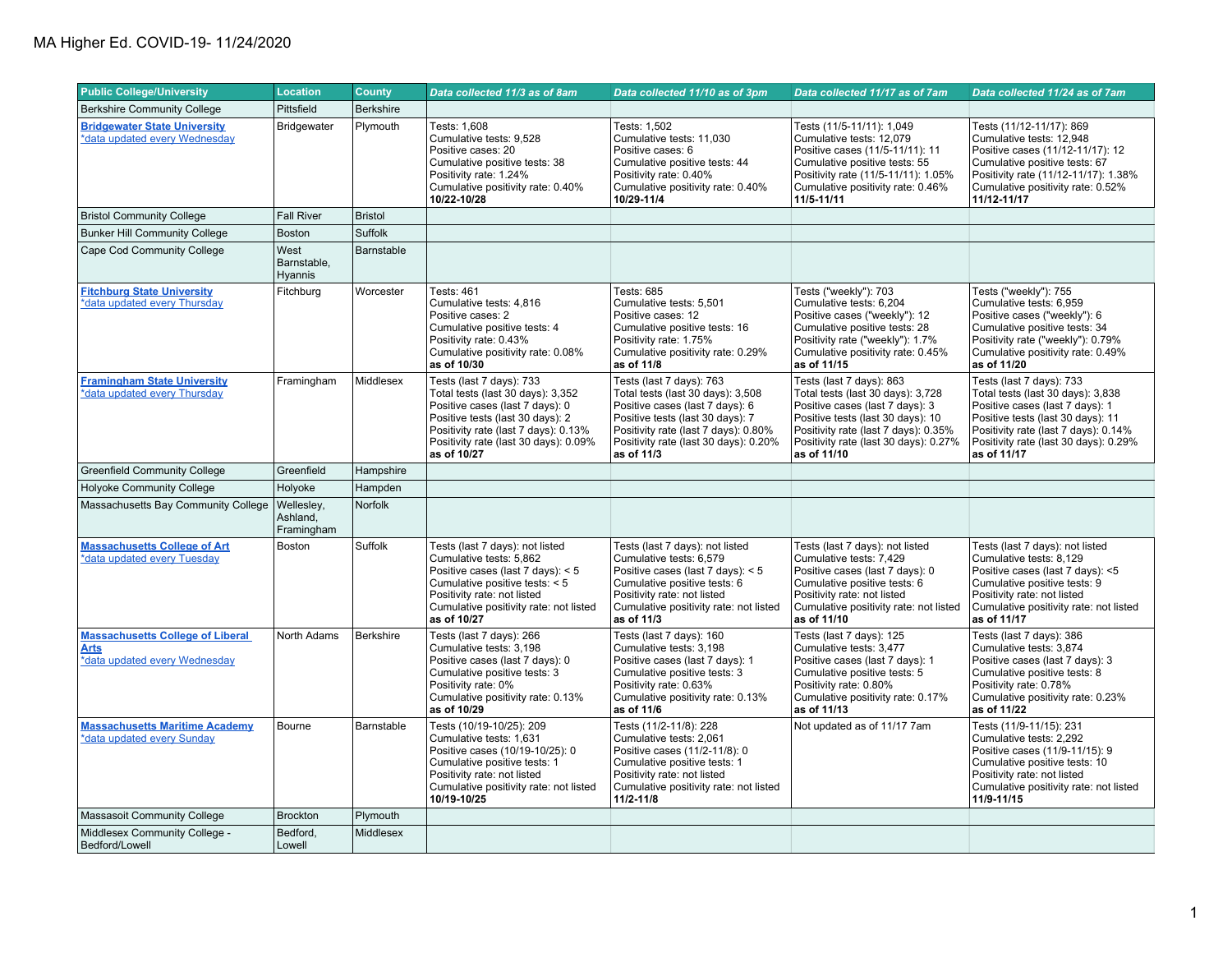| <b>Public College/University</b>                                                              | <b>Location</b>             | <b>County</b>  | Data collected 11/3 as of 8am                                                                                                                                                                                                | Data collected 11/10 as of 3pm                                                                                                                                                                                                | Data collected 11/17 as of 7am                                                                                                                                                                                                | Data collected 11/24 as of 7am                                                                                                                                                                                                |
|-----------------------------------------------------------------------------------------------|-----------------------------|----------------|------------------------------------------------------------------------------------------------------------------------------------------------------------------------------------------------------------------------------|-------------------------------------------------------------------------------------------------------------------------------------------------------------------------------------------------------------------------------|-------------------------------------------------------------------------------------------------------------------------------------------------------------------------------------------------------------------------------|-------------------------------------------------------------------------------------------------------------------------------------------------------------------------------------------------------------------------------|
| Mount Wachusett Community College                                                             | Gardner                     | Worcester      |                                                                                                                                                                                                                              |                                                                                                                                                                                                                               |                                                                                                                                                                                                                               |                                                                                                                                                                                                                               |
| North Shore Community College                                                                 | Danvers, Lynn,<br>Middleton | Essex          |                                                                                                                                                                                                                              |                                                                                                                                                                                                                               |                                                                                                                                                                                                                               |                                                                                                                                                                                                                               |
| Northern Essex Community College                                                              | Haverhill                   | Plymouth       |                                                                                                                                                                                                                              |                                                                                                                                                                                                                               |                                                                                                                                                                                                                               |                                                                                                                                                                                                                               |
| Quinsigamond Community College                                                                | Worcester                   | Worcester      |                                                                                                                                                                                                                              |                                                                                                                                                                                                                               |                                                                                                                                                                                                                               |                                                                                                                                                                                                                               |
| Roxbury Community College                                                                     | <b>Boston</b>               | Suffolk        |                                                                                                                                                                                                                              |                                                                                                                                                                                                                               |                                                                                                                                                                                                                               |                                                                                                                                                                                                                               |
| <b>Salem State University</b><br>data updated every Wednesday                                 | Salem                       | Essex          | Tests (last 7 days): 582<br>Cumulative tests: 4,332<br>Positive cases (last 7 days): 1<br>Cumulative positive tests: 6<br>Positivity rate: 0%<br>Cumulative positivity rate: 0.11%<br>as of 10/28                            | Tests (last 7 days): 645<br>Cumulative tests: 4,997<br>Positive cases (last 7 days): 13<br>Cumulative positive tests: 19<br>Positivity rate: 2.43%%<br>Cumulative positivity rate: 0.41%<br>as of 11/5                        | Tests (last 7 days): 556<br>Cumulative tests: 5,533<br>Positive cases (last 7 days): 12<br>Cumulative positive tests: 31<br>Positivity rate: 2.62%%<br>Cumulative positivity rate: 0.61%<br>as of 11/12                       | Tests (last 7 days): 1,116<br>Cumulative tests: 6,649<br>Positive cases (last 7 days): 8<br>Cumulative positive tests: 39<br>Positivity rate: 0.76%%<br>Cumulative positivity rate: 0.63%<br>as of 11/19                      |
| Springfield Technical Community<br>College                                                    | Springfield                 | Hampden        |                                                                                                                                                                                                                              |                                                                                                                                                                                                                               |                                                                                                                                                                                                                               |                                                                                                                                                                                                                               |
| <b>University of Massachusetts Amherst</b><br>*data updated daily                             | Amherst                     | Hampshire      | Tests (last 7 days): not listed<br>Cumulative tests: 119,859<br>Positive cases (last 7 days): 3<br>Cumulative positive tests: 176<br>Positivity rate (last 7 days): 0.16%<br>Cumulative positivity rate: 0.15%<br>as of 11/2 | Tests (last 7 days): not listed<br>Cumulative tests: 133,795<br>Positive cases (last 7 days): 1<br>Cumulative positive tests: 253<br>Positivity rate (last 7 days): 0.19%<br>Cumulative positivity rate: 0.54%<br>as of 11/10 | Tests (last 7 days): not listed<br>Cumulative tests: 146,609<br>Positive cases (last 7 days): 2<br>Cumulative positive tests: 318<br>Positivity rate (last 7 days): 0.52%<br>Cumulative positivity rate: 0.22%<br>as of 11/16 | Tests (last 7 days): not listed<br>Cumulative tests: 160,766<br>Positive cases (last 7 days): 9<br>Cumulative positive tests: 401<br>Positivity rate (last 7 days): 0.61%<br>Cumulative positivity rate: 0.25%<br>as of 11/22 |
| <b>University of Massachusetts Boston</b><br>*data update frequency unknown                   | Boston                      | Suffolk        | Tests (10/30): not listed<br>Cumulative tests: 3.190<br>New positive cases: 1<br>Cumulative positive tests: 12<br>Weekly positivity rate: 0.4%<br>Cumulative positivity rate: 0.4%<br>as of 10/30                            | Tests: not listed<br>Cumulative tests: 3,714<br>New positive cases: 1<br>Cumulative positive tests: 15<br>Weekly positivity rate: 0.4%<br>Cumulative positivity rate: 0.4%<br>as of 11/6                                      | Tests: not listed<br>Cumulative tests: 4,206<br>New positive cases: 11<br>Cumulative positive tests: 26<br>Weekly positivity rate: 2.2%<br>Cumulative positivity rate: 0.6%<br>as of 11/14                                    | Not updated as of 11/24 7am                                                                                                                                                                                                   |
| <b>University of Massachusetts</b><br><b>Dartmouth</b><br>*data update frequency unknown      | Darmouth                    | <b>Bristol</b> | Tests (last 7 days): 1,476<br>Cumulative tests: 13.740<br>Positive cases (last 7 days): 5<br>Cumulative positive tests: 50<br>Positivity rate (last 7 days): 0.34%<br>Cumulative positivity rate: not listed<br>as of 10/31  | Tests (last 7 days): 1,532<br>Cumulative tests: 15.272<br>Positive cases (last 7 days): 11<br>Cumulative positive tests: 61<br>Positivity rate (last 7 days): 0.72%<br>Cumulative positivity rate: not listed<br>as of 11/7   | Tests (last 7 days): 1,308<br>Cumulative tests: 16.580<br>Positive cases (last 7 days): 9<br>Cumulative positive tests: 70<br>Positivity rate (last 7 days): 0.69%<br>Cumulative positivity rate: not listed<br>as of 11/14   | Tests (last 7 days): 1,499<br>Cumulative tests: 18,079<br>Positive cases (last 7 days): 37<br>Cumulative positive tests: 107<br>Positivity rate (last 7 days): 2.47%<br>Cumulative positivity rate: not listed<br>as of 11/22 |
| <b>University of Massachusetts Lowell</b><br>*data update frequency unknown                   | Lowell                      | Middlesex      | Tests ("prior week"): 1,182<br>Cumulative tests: 9,946<br>New positive cases: 3<br>Cumulative positive tests: 5<br>Positivity rate: not listed<br>Cumulative positivity rate: not listed<br>as of 10/31                      | Tests ("prior week"): 1,243<br>Cumulative tests: 11,189<br>New positive cases: 8<br>Cumulative positive tests: 13<br>Positivity rate: not listed<br>Cumulative positivity rate: not listed<br>as of 11/7                      | Tests ("prior week"): 1,157<br>Cumulative tests: 12,346<br>New positive cases: 3<br>Cumulative positive tests: 16<br>Positivity rate: not listed<br>Cumulative positivity rate: not listed<br>as of 11/14                     | Tests ("prior week"): 1,295<br>Cumulative tests: 13,641<br>New positive cases: 12<br>Cumulative positive tests: 28<br>Positivity rate: not listed<br>Cumulative positivity rate: not listed<br>as of 11/21                    |
| <b>University of Massachusetts Medical</b><br><b>School</b><br>*data update frequency unknown | Worcester                   | Worcester      | Not updated as of 11/3 9am                                                                                                                                                                                                   | Tests (last 7 days): 2,039<br>Cumulative tests: 33,904<br>Positive cases (last 7 days): 3<br>Cumulative positive tests: 19<br>Positivity rate: not listed<br>Cumulative positivity rate: 0.06%<br>as of 11/1                  | Tests (last 7 days): 1,983<br>Cumulative tests: 35,891<br>Positive cases (last 7 days): 4<br>Cumulative positive tests: 23<br>Positivity rate: not listed<br>Cumulative positivity rate: 0.06%<br>as of 11/8                  | Tests (last 7 days): 2,274<br>Cumulative tests: 38,165<br>Positive cases (last 7 days): 9<br>Cumulative positive tests: 32<br>Positivity rate: not listed<br>Cumulative positivity rate: 0.08%<br>as of 11/15                 |
| <b>Westfield State University</b><br>*data updated every Thursday                             | Westfield                   | Hampden        | Tests (last 7 days): not listed<br>Cumulative tests: 5,865<br>Positive cases (last 7 days): 3<br>Cumulative positive tests: 8<br>Positivity rate: not listed<br>Cumulative positivity rate: 0.136%<br>as of 10/29            | Tests (last 7 days): not listed<br>Cumulative tests: 8.424<br>Positive cases (last 7 days): 82<br>Cumulative positive tests: 90<br>Positivity rate: not listed<br>Cumulative positivity rate: 1.068%<br>as of 11/8            | Tests (last 7 days): not listed<br>Cumulative tests: 9,222<br>Positive cases (last 7 days): 23<br>Cumulative positive tests: 113<br>Positivity rate: not listed<br>Cumulative positivity rate: 1.23%<br>as of 11/12           | Tests (last 7 days): not listed<br>Cumulative tests: 9,241<br>Positive cases (last 7 days): 5<br>Cumulative positive tests: 118<br>Positivity rate: not listed<br>Cumulative positivity rate: 1.28%<br>as of 11/19            |